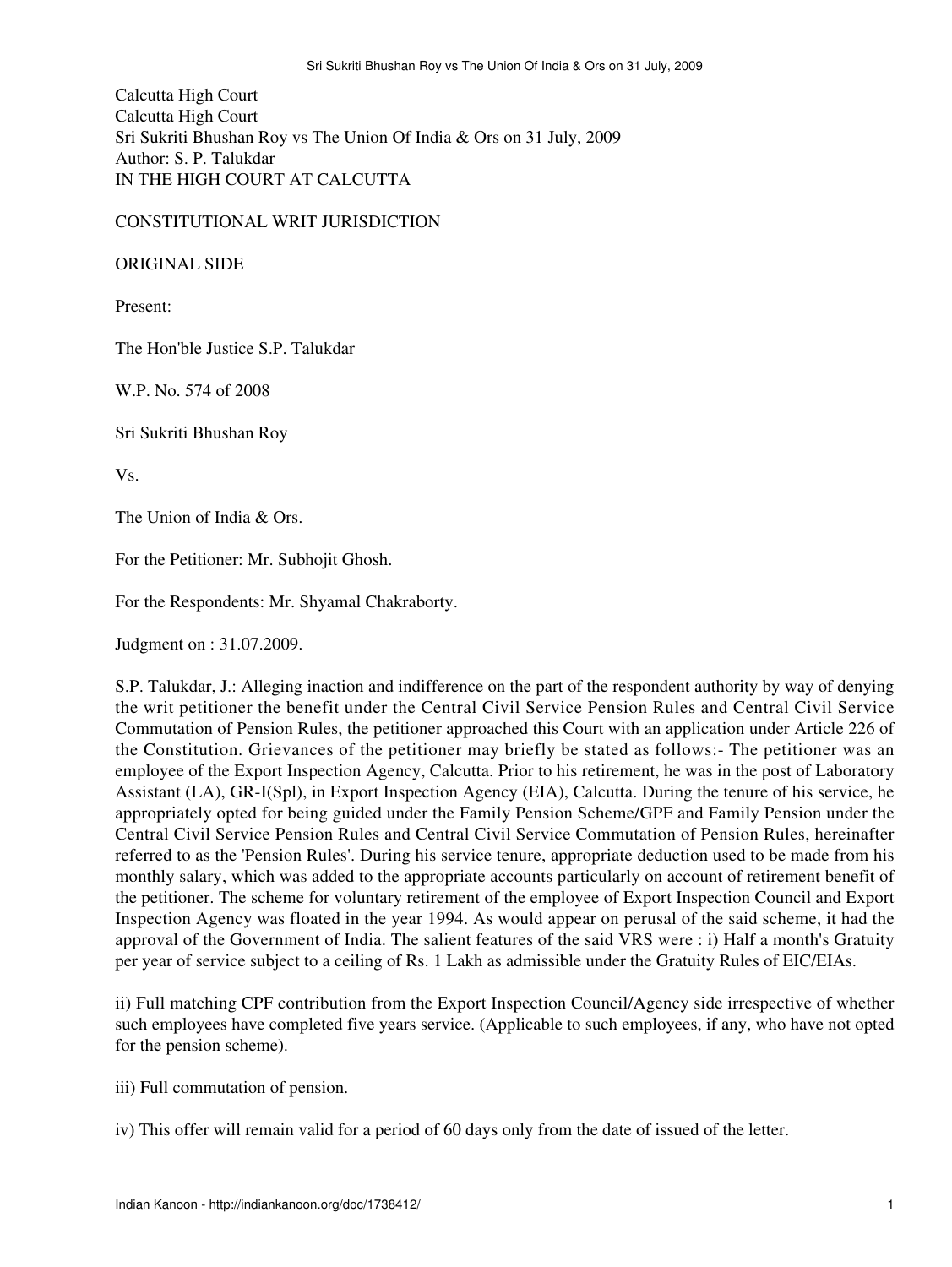v) The payment under the scheme is subject to employees agreeing to adjust or clearing the advances against him or her such as House Building Advance, Conveyance Advance, LTC Advance, Festival Advance etc., and any other outstanding dues. The employees are to either pay the amount of advance first or agree for its adjustment in full against payments that will be made under EIC/EIAs Voluntary Retirement Scheme.

vi) The option once exercised is final and cannot be withdrawn under any circumstances.

There was terrible uncertainty regarding continuation of the establishment of the respondent authority and consequent apprehension of loss of employment at the relevant time. Immediately after floating of the VRS Scheme, full payment of monthly salary to the employees of EIA was stopped and it used to be paid by instalments. This gave rise to further apprehension about the future of the employment. The petitioner like many other were literally under the threat of retrenchment. The VRS on the face of the record did not speak of taking away the accrued right of the petitioner under the Pension Rules. Such being the position, faced with the imminent danger of winding up of the entire EIA, Calcutta, the petitioner opted for VRS. He voluntarily retired w.e.f. 19th July, 1994. He was given retirement benefit vide communication bearing No. EIA/CAL/VRS/2/94/3919 dated 4/6th October, 1994 issued by Smt. Sunanda Dutta, the then Joint Director of Export Inspection Agency, Government of India. The petitioner opted for VRS with an understanding that the full commutation of pension means 1/3rd of the total pension that would be paid as per CCS Pension Rules. The petitioner was surprised to receive the entire pension amount as commuted value of pension. Under the said Pension Rules, there was no scope for making payment of the entire pension amount as commuted value of pensions. On enquiry, the petitioner could learn that the payment of 100% commuted value of pension denotes the payment of entire Pensionery Benefit and no monthly pension would be paid to the petitioner as per the said Pension Rules. The petitioner intended to revert to the old scheme and was informed that VRS is a Government approved scheme and there is no scope for opting out of the same. The petitioner was, thus, subjected to discrimination since he had been deprived of better benefits and was compelled to take inferior benefits. The petitioner claimed that his accrued rights and benefits under the Pension Rules cannot be jeopardized on the basis of a mere scheme of the Government, which is in the nature of the administrative action. It cannot be permitted to supersede the Pension Rules having the legislative sanction.

Under the VRS, 100% commutation of the pension was given. According to the Pension Rules, only 1/3rd of the entire pension of a person can be commuted. The said Pension Rules provide commutation of only 1/3rd of the pension. It, thus, appears that VRS is in direct conflict so far as the commutation of pension is concerned. The VRS Scheme could not suppress and supersede the said Pension Rules and any attempt in that regard would amount to gross illegality. The petitioner along with many others similarly circumstanced or identically placed took up the matter with the concerned authority. The said authority despite being repeatedly approached did not choose to respond. Such inaction on the part of the respondent authority is in violation of the principle of legitimate expectation and promissory estoppel. The VRS Scheme was never published in the official gazette and it cannot have any legal effect and that too, in supersession of the Pension Rules.

One Mr. Saxena took up the issue and in response to the same, he was informed that the Ministry of Commerce, New Delhi by letter dated 21st May, 1994 had conveyed the approval of the Government of such scheme. Thus, such purported approval was merely conveyed by the communication as has been referred to in the reply to the notice under the Right to Information Act. An appeal under Section 6(3) of the Right to Information Act, 2005 was preferred by said Mr. Saxena before the Appellate Authority seeking disclosure of material on record to show formal approval of the VRS by the Government of India. There had been no change in complexion whatsoever. The matter was, thereafter, taken up before the Central Information Commission but the order passed by the Information Authority as well as First Appellate Authority were confirmed. The petitioner claimed that VRS Scheme could never have a superseding effect over and above the appropriately sanctioned Pension Rules, which is having an appropriate legislative sanction. The petitioner claimed that he cannot be denied his legitimate dues under the said Pension Rules, which provide for commutation of maximum 1/3rd of pension available to an employee. It was a matter of great surprise and shock to the petitioner that the entire pension available to the petitioner was commuted. He was given to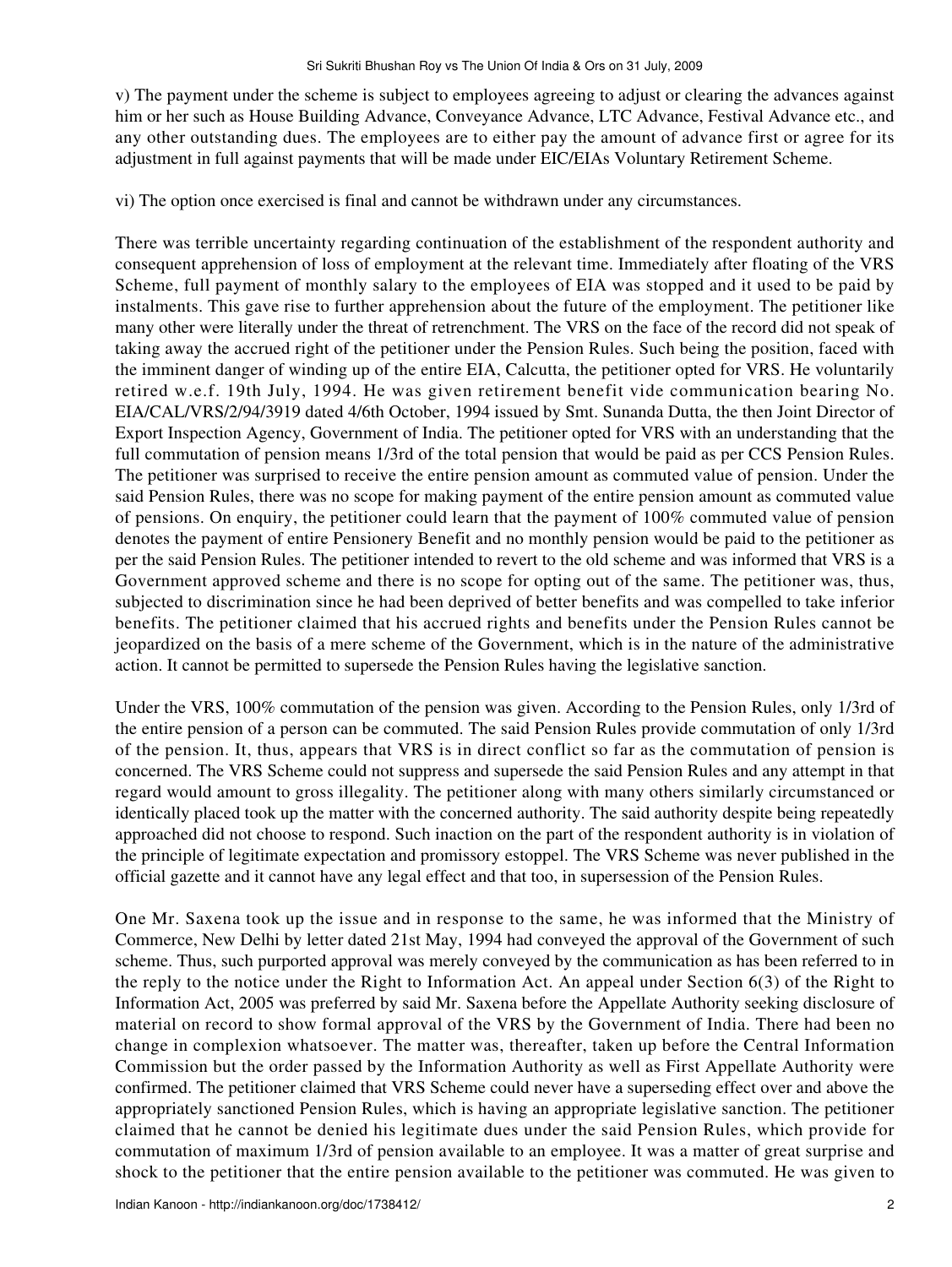understand that it was done as an additional benefit to the employees like the petitioner who opted for VRS and premature retirement at the relevant point of time. The stand that 100% commutation was a special measure in supersession of the provisions of the Pension Rules, is illegal, nugatory, non-est in the eye of law.

The petitioner claimed that opting for VRS can never be equated to give away his right accrued under the Central Civil Service Pension Rules (CCSPR). Since the grievance of the writ petitioner despite being ventilated before the respondent authority time and again, did not receive the care and attention, the same deserved, the petitioner, in such circumstances, being left with no choice approached this Court with the said application under Article 226 of the Constitution. Under the Pension Rules, the petitioner is entitled to restoration of commuted value of pension after a gap of 15 years. Near about 15 years have passed since the payment of commuted value of pension under the said scheme and the least the petitioner is entitled to is restoration of pension that was commuted. The petitioner also stated that he was ready and willing to return 2/3rd of the commuted value of pension for availing the benefit of monthly pension along with all the accrued benefits and increments with retrospective effect, which he is entitled to from the date of his retirement in the year 1994 or as an alternative measure, the authorities may pay all the D.A. with necessary revision as has been allowed from time to time on the Basic Scale of Pay with effect from the date of retirement of the petitioner. After expiry of 15 years from the date of voluntary retirement, the petitioner has an accrued right of restoration of commuted value of pension.

Hence, by filing the present application the petitioner sought for benefit under the Central Civil Service Pension Rules and the Central Civil Service Commutation of Pension Rules.

The crux of the controversy, thus, seems to be whether the VRS Scheme can be said to have a superseding effect over the Pension Rules.

On behalf of the respondent attention of the Court was invited to the Voluntary Retirement Scheme for the employees of the Export Inspection Council/Export Inspection Agencies dated 21st May, 1994. It was specifically mentioned therein that such scheme provided for 'full commutation of pension'. It was also laid down that "Government is not obliged to formulate or approve any such Scheme but it has been done so only as a special gesture to the EIC/EIAs. The Scheme is a one-time offer and is not to be treated as a precedent."

In course of submission, reference was made to the decision of the Apex Court in the case between Chief Settlement Commissioner, Punjab & Ors. Vs. Ajit Singh Kalha, as reported in AIR 1969 SC 33. This was in support of the contention that the statutory provisions must prevail over executive instructions.

In the aforesaid context, reference was further made to the decision in the case between Union of India Vs. Naveen Jindal & Anr., as reported in (2004) 2 SCC 510. In the said judgment, the Apex Court sought to derive inspiration from an earlier decision in the case between the Supreme Court Advocates-on-Record Association Vs. Union of India, 1993 4 SCC 441, wherein it was held :

"Constitution is the 'will' of the people whereas the statutory laws are the creation of the legislators who are the elected representatives of the people. Where the will of the legislature - declared in the statutes - stands in opposition to that of the people - declared in the Constitution - the will of the people must prevail."

On behalf of the petitioner, it was categorically mentioned that an executive instruction can any time be replaced by another set of executive instructions. But when it is in conflict with a statutory provision, it must give in.

In DDA & Ors. Vs. Joginder S. Monga & Ors., as reported in (2004) 2 SCC 297, the Apex court clearly laid down that in case of any conflict with statutory provisions, the latter will prevail. But in absence of any conflict both will prevail. Inviting attention of the Court to the decision in the case between State of Kerala & Anr. Vs. Chandra Mohanan, as reported in (2004) 3 SCC 429, it was submitted by learned Counsel for the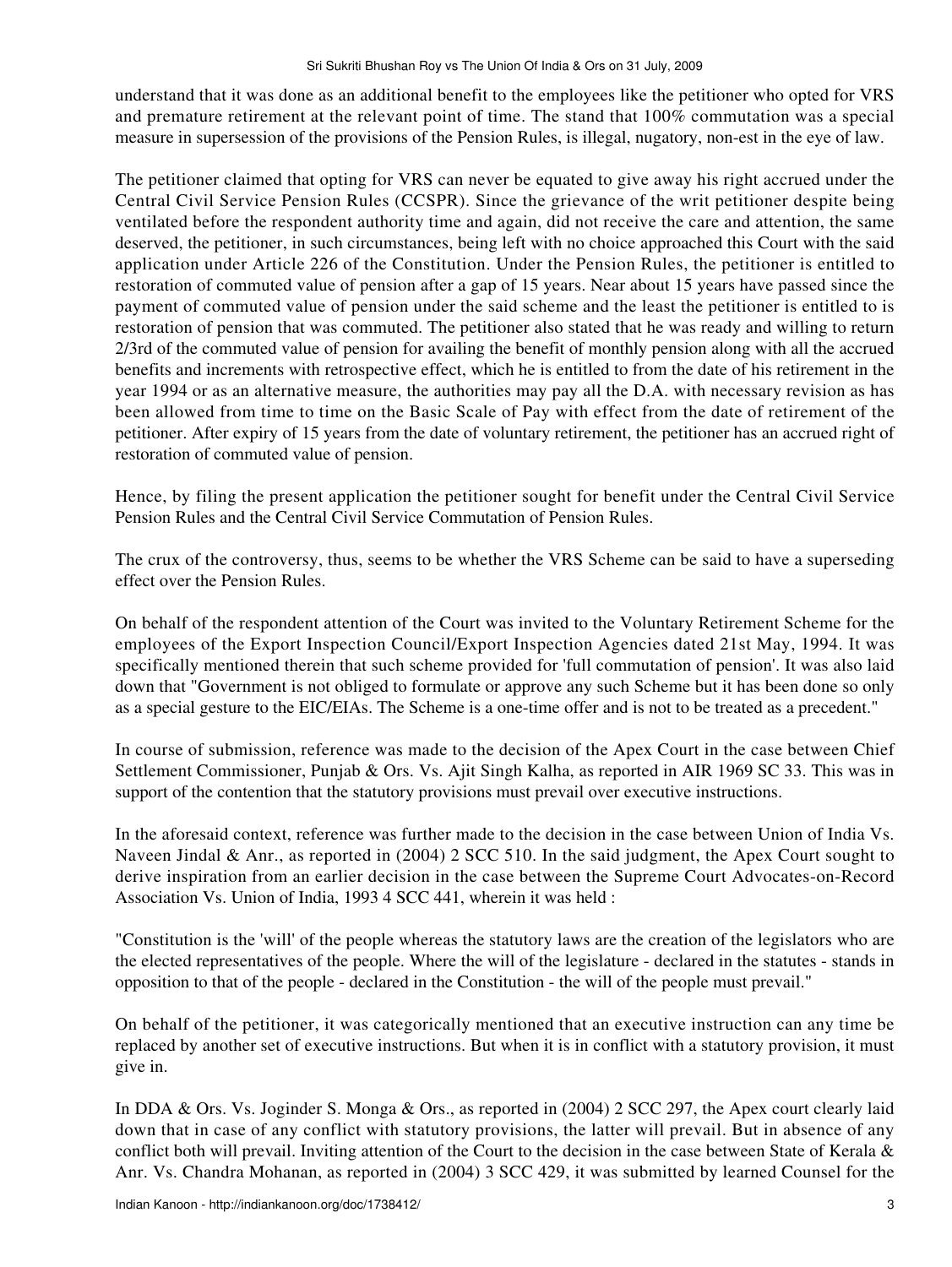petitioner that the Apex Court in the factual backdrop of the case before it held that circulars being not law within the meaning of Article 13 of the Constitution would be of no assistance.

Deriving support and strength from all the aforesaid decisions, it was emphatically submitted on behalf of the petitioner that the petitioner's right to pension was essentially governed under the Pension Rules. The Voluntary Retirement Scheme, which did not take the shape of any statutory provision could not substitute the Pension Rules. The authority can not deny the benefit of the Pension Rules on the ground that the petitioner opted for V.R.S. On the other hand, it was submitted on behalf of the respondent authority that nobody compelled the petitioner to accept the Voluntary Retirement Scheme. Reference was made to the decision of the Apex Court in the case between A. K. Bindal & Anr. Vs. Union of India & Ors., as reported in (2003) 5 SCC 163 in support of the contention that the petitioner in his wisdom must have thought that in the fact situation VRS was a better option available and he chose the same. After having applied for VRS and taken the money, it is not open to contend that he exercised the option under any kind of compulsion.

The Apex Court in the said case held that the Voluntary Retirement Scheme (VRS) which is sometimes called Voluntary Separation Scheme (VSS) is introduced by companies and industrial establishments in order to reduce the surplus staff and to bring in financial efficiency. Analyzing the different aspects of the said scheme which was for consideration before the Hon'ble Court, it was held that a considerable amount is to be paid to an employee ex gratia besides the terminal benefits in case he opts for voluntary retirement under the scheme and his option is accepted. It was held that "the amount is paid not for doing any work or rendering any service. It is paid in lieu of the employee himself leaving the services of the company or the industrial establishment and foregoing all his claims or rights in the same. It is a package deal of give and take. That is why in the business world it is known as 'golden handshake'. The main purpose of paying this amount is to bring about a complete cessation of the jural relationship between the employer and the employee. After the amount is paid and the employee ceases to be under the employment of the company or the undertaking, he leaves with all his rights and there is no question of his again agitating for any kind of his past rights with his erstwhile employer including making any claim with regard to enhancement of pay scale for an earlier period." In the case between HEC Voluntary Retd. Employees Welfare Society & Anr. Vs. Heavy Engineering Corpn. Ltd. & Ors., as reported in (2006) 3 SCC 708, the Apex Court categorically held that the effect of a VRS is cessation of the jural relationship between employer and employee.

It is well settled that a Voluntary Retirement Scheme is a special scheme as contrasted with the general scheme of employment governing the terms and conditions of service or which is a part of the statutory rules governing the service of the employees. A voluntary retirement scheme is only an invitation of offer floated. When pursuant to or in furtherance of such a voluntary retirement scheme an employee opts therefor, he makes an offer which upon acceptance by the employer gives rise to a concluded contract between the employer and the employee. In terms of voluntary retirement scheme, an employee has an option either to accept or not to opt therefor. Such a scheme is ordinarily floated with a purpose of downsizing the employees. It is beneficial both to the employees as well as to the employer. Such a scheme is issued for effective functioning of the industrial undertakings.

It cannot be disputed that different formulas are laid down for computation of pension having correlationship with the classes of pension. (Ref: UCO Bank & Ors. Vs. Sanwar Mal, (2004) 4 SCC 412).

In response to the argument advanced on behalf of the petitioner regarding the impact of executive instruction, learned Counsel for the respondent, referring to the decision in the case between Sisir Kumar Mitra Vs. Commissioner, Presidency Division & Ors., as reported in 1980 CWN 697, submitted that executive instruction can be issued to supplement the rule of service.

Be that as it may, in the factual backdrop of the present case, it cannot be disputed that the scheme for voluntary retirement of the employees of Export Inspection Council and Export Inspection Agency was floated in the year 1994. One of the salient features was that the option once exercised was final and could not